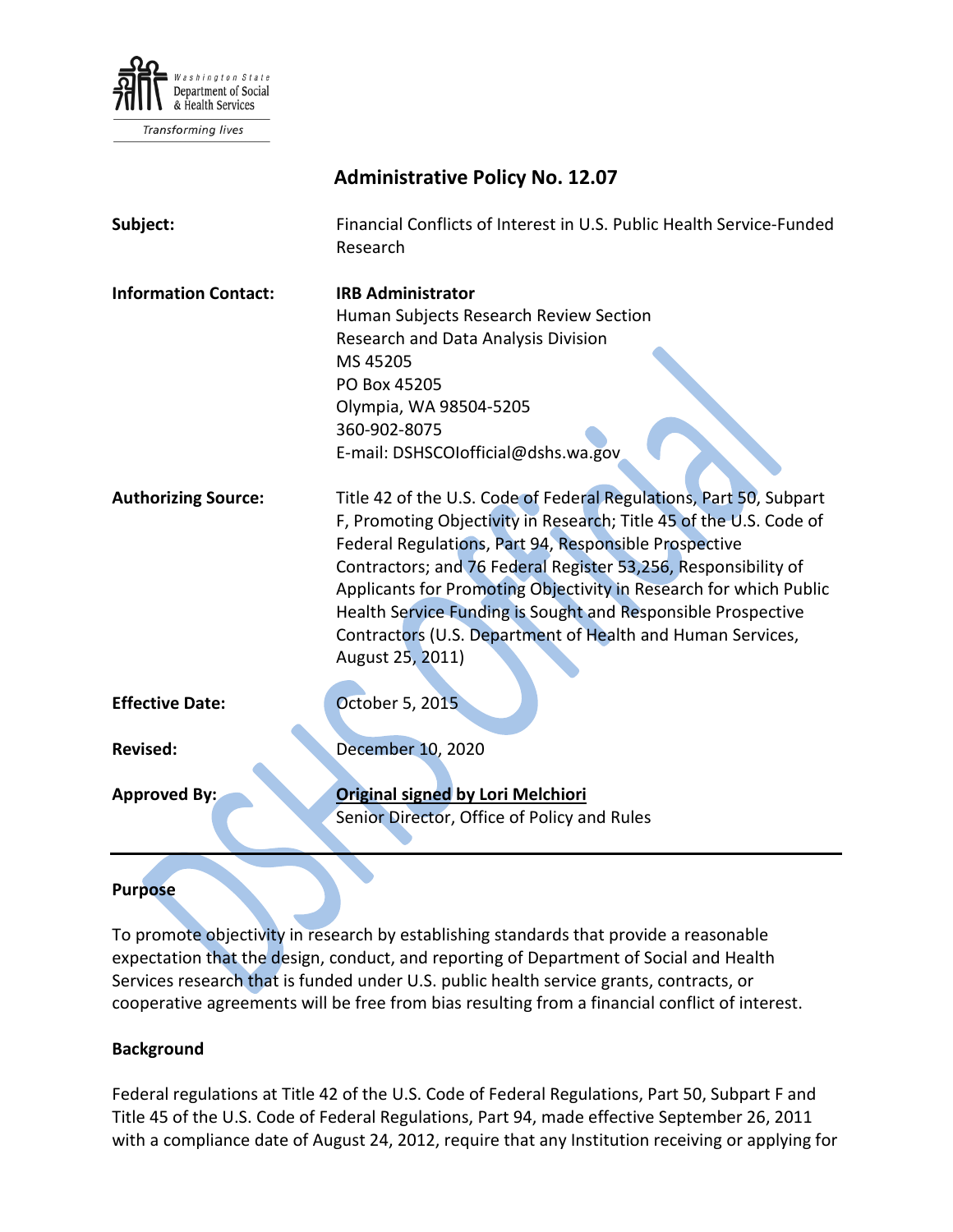funding from a public health service awarding component has a policy that complies with these federal regulations.

### **Scope**

This policy applies to any Investigator who regardless of title or position has any responsibility in the design, conduct, or reporting of department research funded in whole or in part by or under application to a public health service awarding component.

#### **Definitions**

**Conflict of interest management plan:** means a formal plan to take action to address a financial conflict of interest, which can include reducing or eliminating the financial conflict of Interest, to ensure, to the extent possible, that the design, conduct, and reporting of Research will be free from bias.

# **Conflict of interest official:** see **IRB administrator**

**Disclosure of significant financial interests:** means an Investigator's disclosure of significant financial interests to the Department.

**Financial conflict of interest:** means a Significant Financial Interest that could directly and significantly affect the design, conduct, or reporting of research funded by the public health service.

**Financial conflict of interest report:** means the department's report of a financial conflict of interest to a public health service awarding component.

**Financial interest:** means anything of monetary value, whether or not the value is readily ascertainable.

**Institution:** means any domestic or foreign, public or private, entity or organization (excluding a federal agency) that is applying for, or that receives, public health service funding for research. The department is considered an Institution.

**Institutional responsibilities:** means an Investigator's professional responsibilities on behalf of the Department, which may for example include the following activities: Research, research consultation, teaching, professional practice, institutional committee memberships, and service on panels such as the Washington State Institutional Review Board or other department boards and committees.

**Investigator:** means the project director, principal investigator, co-investigator, and any other person, regardless of title or position, who has any responsibility in the design, conduct, or reporting of research funded by the public health service, or proposed for such funding, which may include, for example, collaborators or consultants.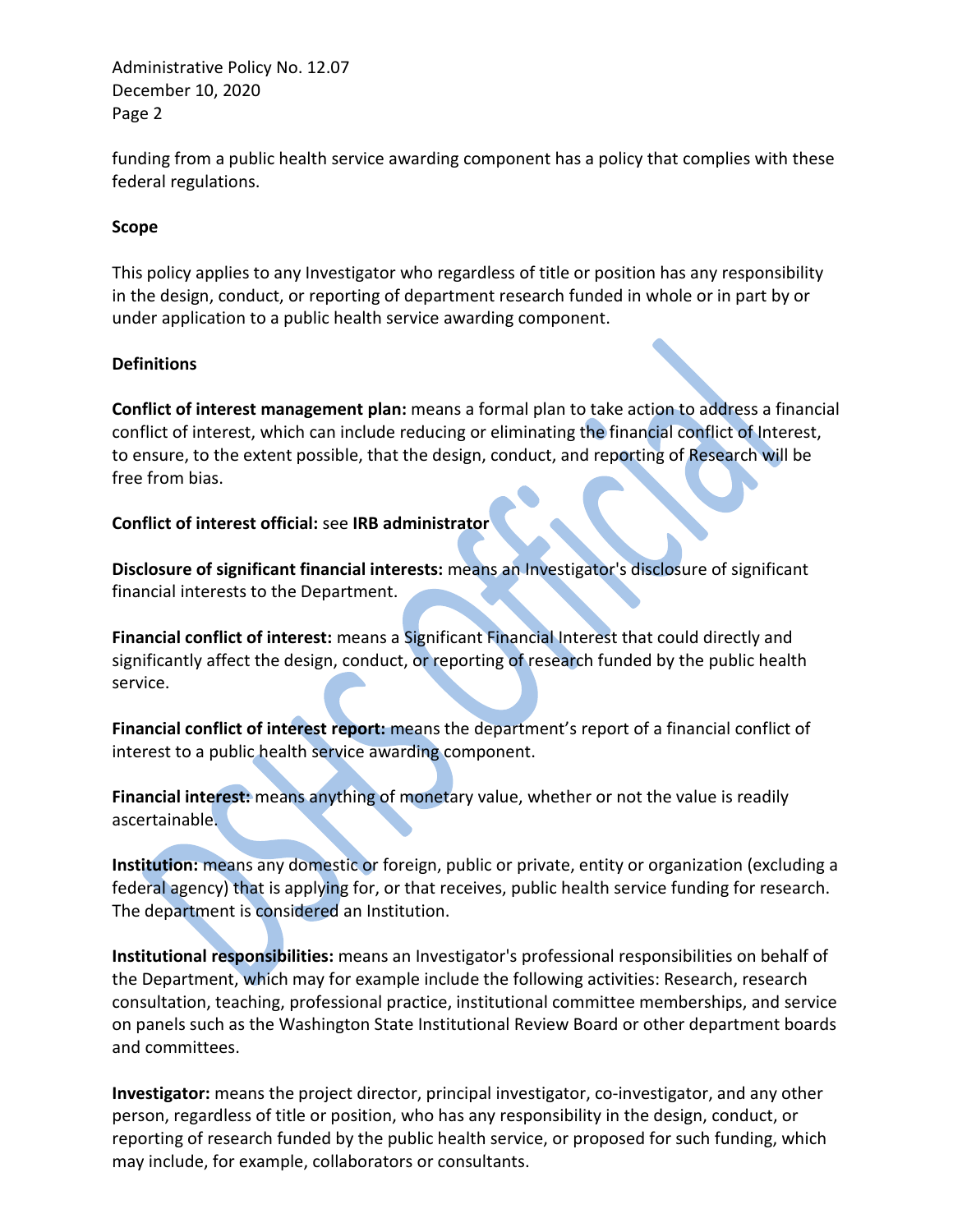**IRB administrator:** means the individual designated by the department as the conflict of interest official with responsibility under this policy for:

- 1. reviewing all disclosures of significant financial interests;
- 2. determining whether any significant financial interests relate to public health servicefunded research;
- 3. determining whether a financial conflict of interest exists;
- 4. developing and implementing a conflict of interest management plan that shall specify the actions that have been taken, and shall be taken, to manage financial conflicts of interest, as applicable; and
- 5. taking any other such action as may be required to ensure compliance with this policy. The Institutional Review Board (IRB) administrator is the individual designated by the department with managerial and operational responsibility for the department's human research review section, for the protection of human subjects of research.

**Public health service awarding component:** means any organizational unit of the Public Health Service of the U.S. Department of Health and Human Services that funds or that may fund research that is subject to this policy. Public health service awarding components may include, for example, the Substance Abuse & Mental Health Services Administration, Centers for Disease Control and Prevention, National Institutes of Health, Food and Drug Administration, Indian Health Service (IHS), Health Resources and Services Administration, Agency for Healthcare Research and Quality, and the Agency for Toxic Substances and Disease Registry.

**Public Health Service Act:** means the federal statute codified at title 42 of the U.S. Code, section 201 et seq.

**Research:** means a systematic investigation, study or experiment designed to develop or contribute to generalizable knowledge relating broadly to public health, including behavioral and social-sciences research. The term encompasses basic and applied research (e.g., a published article, book or book chapter) and product development (e.g., a diagnostic test or drug). As used in this policy, the term includes any such activity for which research funding is available from a PHS awarding component through a grant, contract or cooperative agreement, whether authorized under the Public Health Service Act or other statutory authority. For example; a research grant, career development award, center grant, individual fellowship award, infrastructure award, institutional training grant, program project, or research resources award.

**Senior or key personnel:** means the project director or principal investigator and any other person identified as senior or key personnel by the department in the grant application, progress report, or any other report submitted to the public health service by the department under this policy.

# **Significant financial interest:**

A significant financial interest means: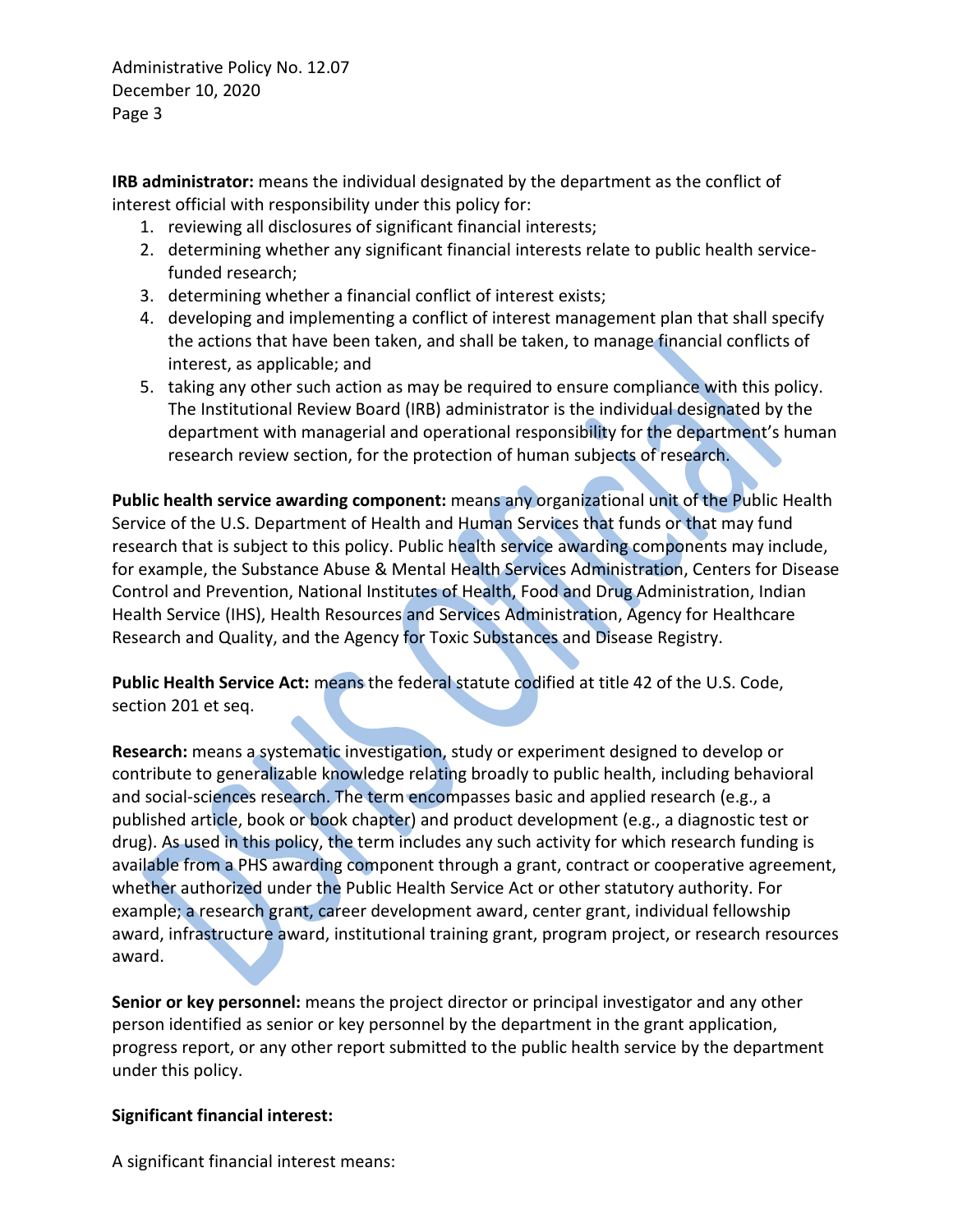- 1. A financial Interest consisting of one or more of the following interests of an investigator (AND those of the investigator's spouse, dependent children, or other member of the investigator's household) that reasonably appears to be related to the investigator's institutional responsibilities at the department:
	- a. Any remuneration received from a publicly traded entity in the twelve months preceding the disclosure and the value of any equity interest in the publicly traded entity as of the date of disclosure, when aggregated, exceeds \$5,000. Remuneration includes salary and any payment for services not otherwise identified as salary, such as consulting fees, honoraria, and paid authorship. Equity interest includes any stock, stock option, or other ownership interest;
	- b. Any remuneration received from a non-publicly traded entity in the twelve months preceding the disclosure, when aggregated, exceeds \$5,000, or any equity interest; or
	- c. Intellectual property rights and interests, such as patents and copyrights, upon receipt of income related to such rights and interests.
- 2. Any reimbursed or sponsored travel related to an Investigator's institutional responsibilities at the department. This does not apply to travel that is reimbursed or sponsored by a Federal, state, or local government agency, an institution of higher education, an academic teaching hospital, a medical center, or a research institute that is affiliated with an institution of higher education.
- 3. The term significant financial interest does not include:
	- a. remuneration paid by or intellectual property rights assigned by the department to investigators who are currently employed by the department;
	- b. income from investment vehicles, such as mutual funds and retirement accounts, as long as the Investigator does not directly control the investment decisions made in these vehicles;
	- c. income from seminars, lectures, or teaching engagements sponsored by an entity listed in A.2 above; or
	- d. income from service on advisory committees or review panels for any entity listed in A.2 above.

**Subrecipient:** means any individual or Institution that, through a subcontract or similar arrangement, carries out research on behalf of the department.

#### **Policy requirements**

Federal regulations at 42 CFR 50 subpart F and 45 CFR 94 require that the department implement this policy. This policy governs the disclosure of investigators' significant financial interests and the management and reporting of investigators' financial conflict of interest in research performed by the department or its employees or agents. This policy must be kept upto-date, written, enforced, and made available to the public through the department's publicly accessible website. The federal regulations at 42 CFR 50 subpart F and 45 CFR 94 are made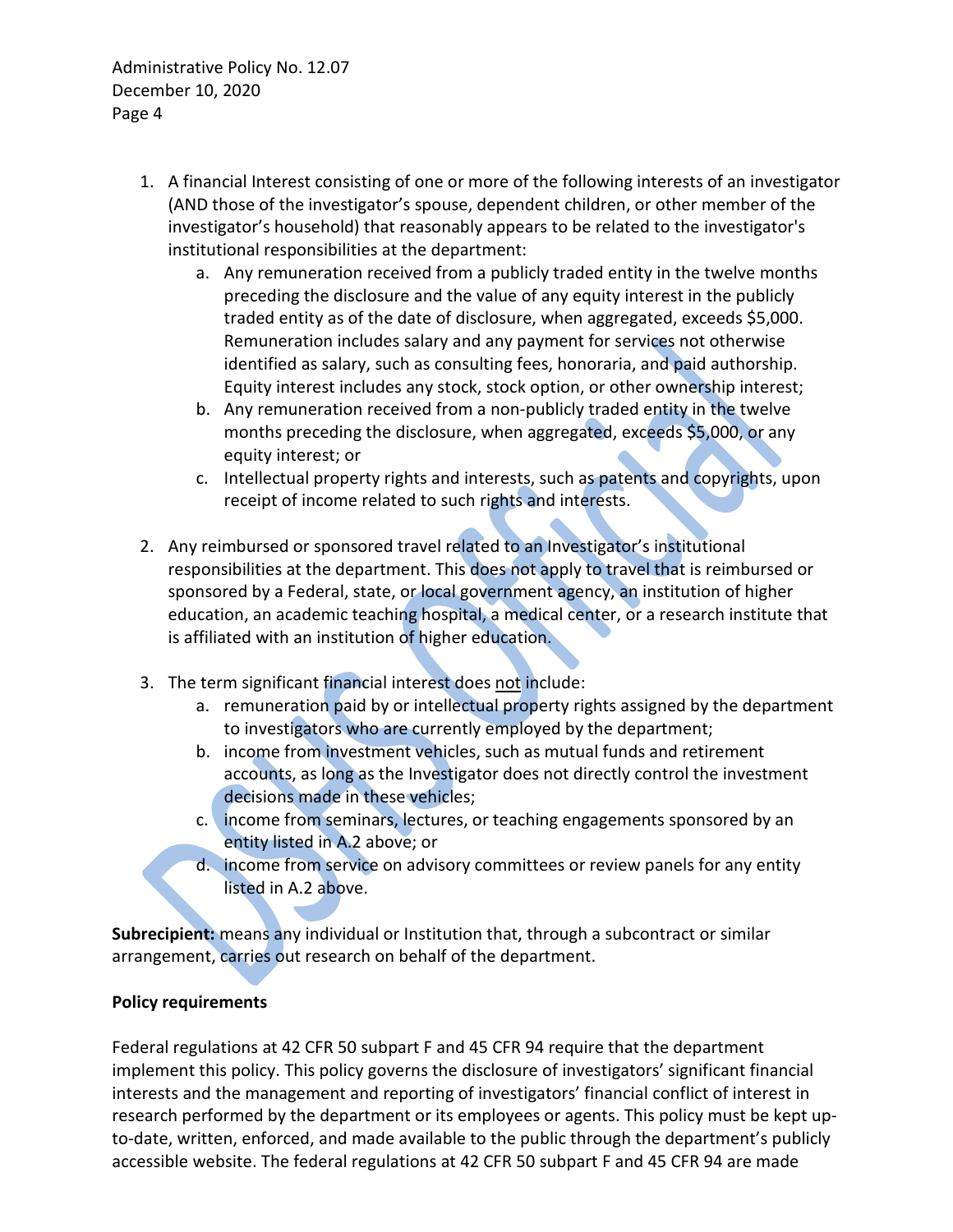available [here.](https://www.dshs.wa.gov/ffa/human-research-review-section/financial-conflicts-interest) The 76 Federal Register 53,256, Responsibility of Applicants for Promoting Objectivity in Research for which Public Health Service Funding is Sought and Responsible Prospective Contractors (U.S. Department of Health and Human Services, August 25, 2011), is accessible [here.](http://www.gpo.gov/fdsys/pkg/FR-2011-08-25/pdf/2011-21633.pdf)

### **A**. **General provisions**

- 1. Education. An investigator must, before engaging in research, complete training regarding this policy, and must also complete continuing training regarding this policy at least once every four years thereafter. Training information is availabl[e here.](https://www.dshs.wa.gov/ffa/human-research-review-section/training) An Investigator must complete re-training immediately if the department finds that the individual is not in compliance with this policy or the individual's conflict of interest management plan, or if the department revises this policy in a manner that affects the individual's duties.
- 2. Acknowledgement. An investigator must, before engaging in research, acknowledge that she or he has read this policy and is aware of their responsibilities regarding disclosure of significant financial interests and of the applicable federal regulations. The acknowledgement form is available [here.](http://rda.dshs.wa.lcl/Home/HRRS/Pages/FCOI.aspx)
- 3. Subrecipients.
	- a. Subrecipients that carry out research on behalf of the department are subject to their own institution's financial conflicts of Interest policies. Any written agreement or similar arrangement between the department and the Subrecipient must include a statement to this effect.
		- i. Subrecipients must certify as part of these agreements or arrangements that the subrecipients' financial conflicts of interest policies comply with the applicable laws listed above in policy requirements.
		- ii. Subrecipients are required to report all identified financial conflicts of interest to the department conflict of interest official:
			- 1. Not later than the 30th day of initial subrecipient receipt of an agreement or similar arrangement under which the department provides the subrecipient with funds to conduct research, covering the 12 months preceding the date of disclosure;
			- 2. Annually, no later than thirty (30) days after the anniversary of initial subrecipient receipt of an agreement or similar arrangement under which the department provides the Subrecipient with funds to conduct research;
			- 3. Not later than the 30th day after discovering or acquiring a new significant financial Interest; and,
			- 4. Prior to execution of a contract associated with a new significant financial interest.
	- b. If a subrecipient cannot provide the certification required above, then the subrecipient is subject to this policy.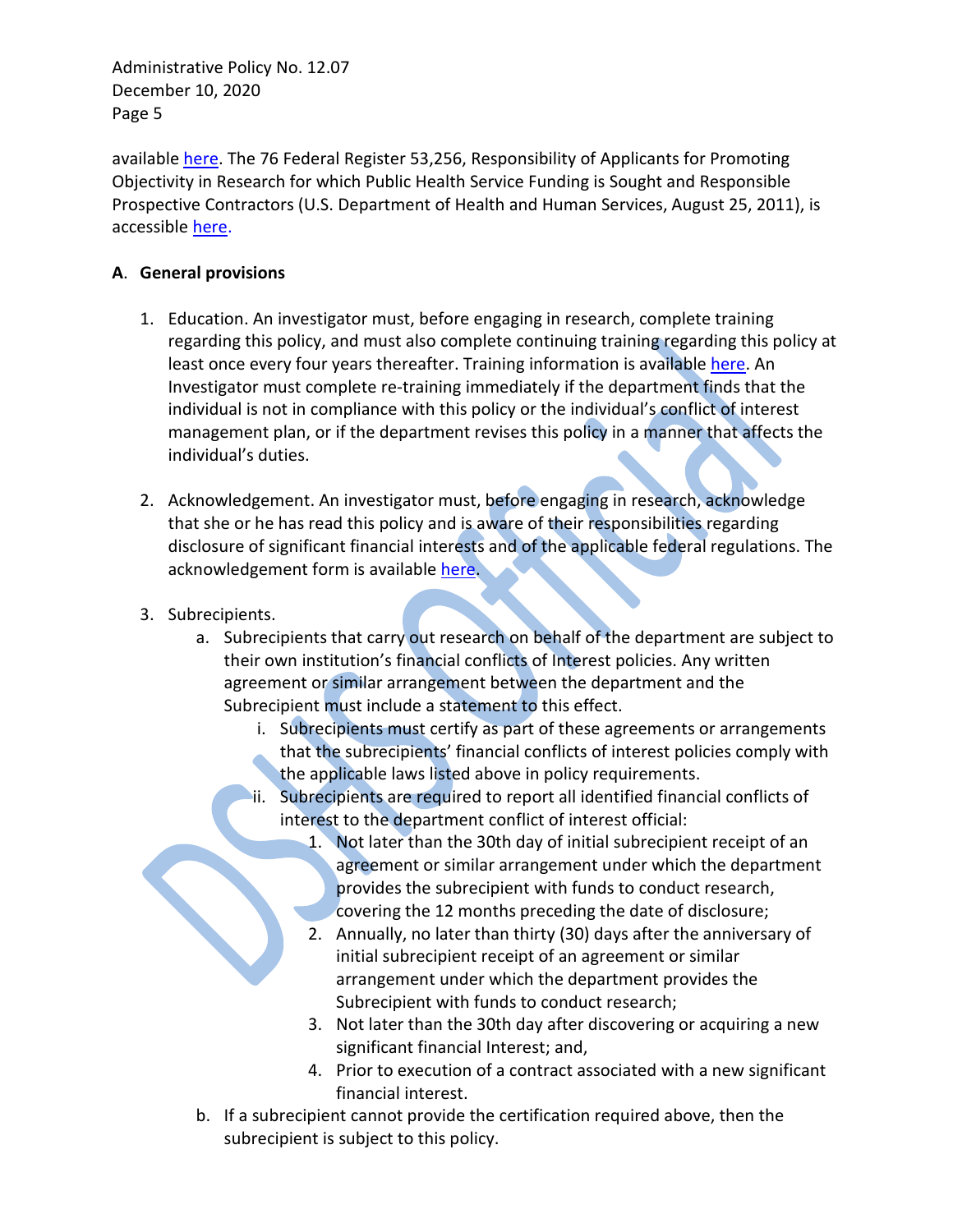### **B. Disclosure of significant financial interests related to institutional responsibilities**

- 1. All investigators must disclose significant financial interests that reasonably appear related to their department institutional responsibilities. Disclosure instructions and the significant financial interest disclosure forms are available [here.](http://rda.dshs.wa.lcl/Home/HRRS/Pages/FCOI.aspx)
- 2. An Investigator must submit or update a significant financial interest disclosure statement:
	- a. not later than the 30th day of initial employment with the department, covering the 12 months preceding the date of disclosure;
	- b. annually, no later than thirty (30) days after the anniversary of initial employment with the department;
	- c. not later than the 30th day after discovering or acquiring a new significant financial interest; and
	- d. not later than at the time of application for PHS funded research.
- 3. In determining whether a significant financial interest should be disclosed, the Investigator should resolve the doubt in favor of disclosure.

### **C. Conflict of interest official; disclosure statement review**

- 1. Conflict of interest official
	- a. The department's conflict of interest official is the department's IRB administrator. The conflict of interest official shall, consistent with the applicable federal regulations, perform the duties required by this policy.
	- b. Within thirty (30) days after receipt of an investigator's disclosure of a significant financial interest, the conflict of interest official should determine whether any significant financial Interest disclosed is related to research in which the investigator is engaged and if so, whether a financial conflict of interest exists.
- 2. Expenditure of funds prior conflict of interest determination. Neither the department nor an investigator may expend PHS funds for research that is subject to this policy unless the conflict of interest official has determined that no financial conflict of interest exists or that any financial conflict of interest is manageable in accordance with the terms of a conflict of interest management plan that has been adopted and implemented.
- 3. Cooperation with institutional review board. The conflict of interest official shall work with the institutional review board (IRB) in the consideration of whether an investigator has a financial conflict of interest concerning human subject research and in the implementation of a conflict of interest management plan.

# **D. Conflict of interest management plan**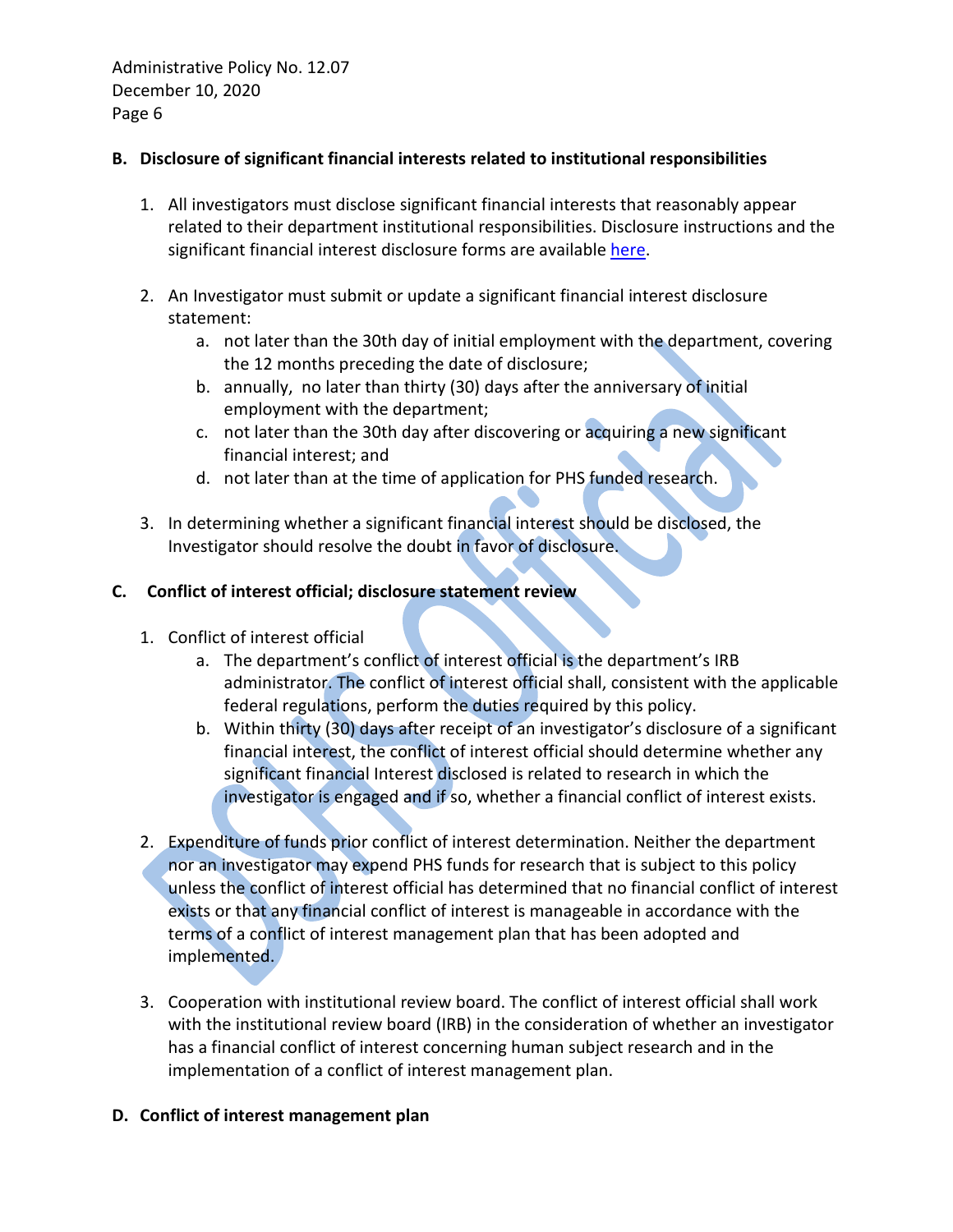- 1. Management required for financial conflicts of Interest. If the conflict of interest official determines that an investigator has a financial conflict of interest, the conflict of interest official shall develop and implement a conflict of interest management plan governing the investigator's financial conflict of interest.
- 2. Management plan design. A conflict of interest management plan may impose any condition and prescribe any action necessary to manage a financial conflict of interest, including an action to reduce or eliminate the financial conflict of interest, to ensure that the design, conduct, or reporting of the research is free from bias or the appearance of bias.
- 3. Monitoring and compliance. Each investigator conducting research under a conflict of interest management plan must comply fully and promptly with the conflict of interest management plan. Each person identified in the conflict of interest management plan as having responsibility for monitoring compliance with the conflict of interest management plan must carefully and fully monitor that compliance until completion of the PHS funded research.

# **E. Web posting of financial conflict of interest information**

- 1. Posting of this policy. This policy and each update of this policy must be publicly accessible through the department's publicly accessible web site. The department's website must note that the public can request a list of current financial conflicts of interest through a written request to the conflicts of interest official. This policy is publicly accessible at the department's web [site.](https://www.dshs.wa.gov/ffa/human-research-review-section/financial-conflicts-interest)
- 2. Posting of information regarding specific financial conflicts of interest.
	- a. For any financial conflict of interest that is found to exist by the conflict of interest official concerning a significant financial interest held by an investigator, the department must in accordance with applicable federal regulations, make the following financial conflict of interest information available to the public. The information must be provided by written response within five (5) business days of a request for this information and must include:
		- i. Investigator name; research title and role;
		- ii. the name of the entity in which the investigator's significant financial interest is held;
		- iii. the nature of the investigator's significant financial interest; and
		- iv. the approximate dollar value of the investigator's significant financial Interest or a statement that the interest is one whose value cannot be readily determined through reference to public prices or other reasonable measures of fair market value.
	- b. For all senior or key personnel, this information must be accessible to the public upon written request before expending PHS funds.

#### **F. Certification and reports to PHS**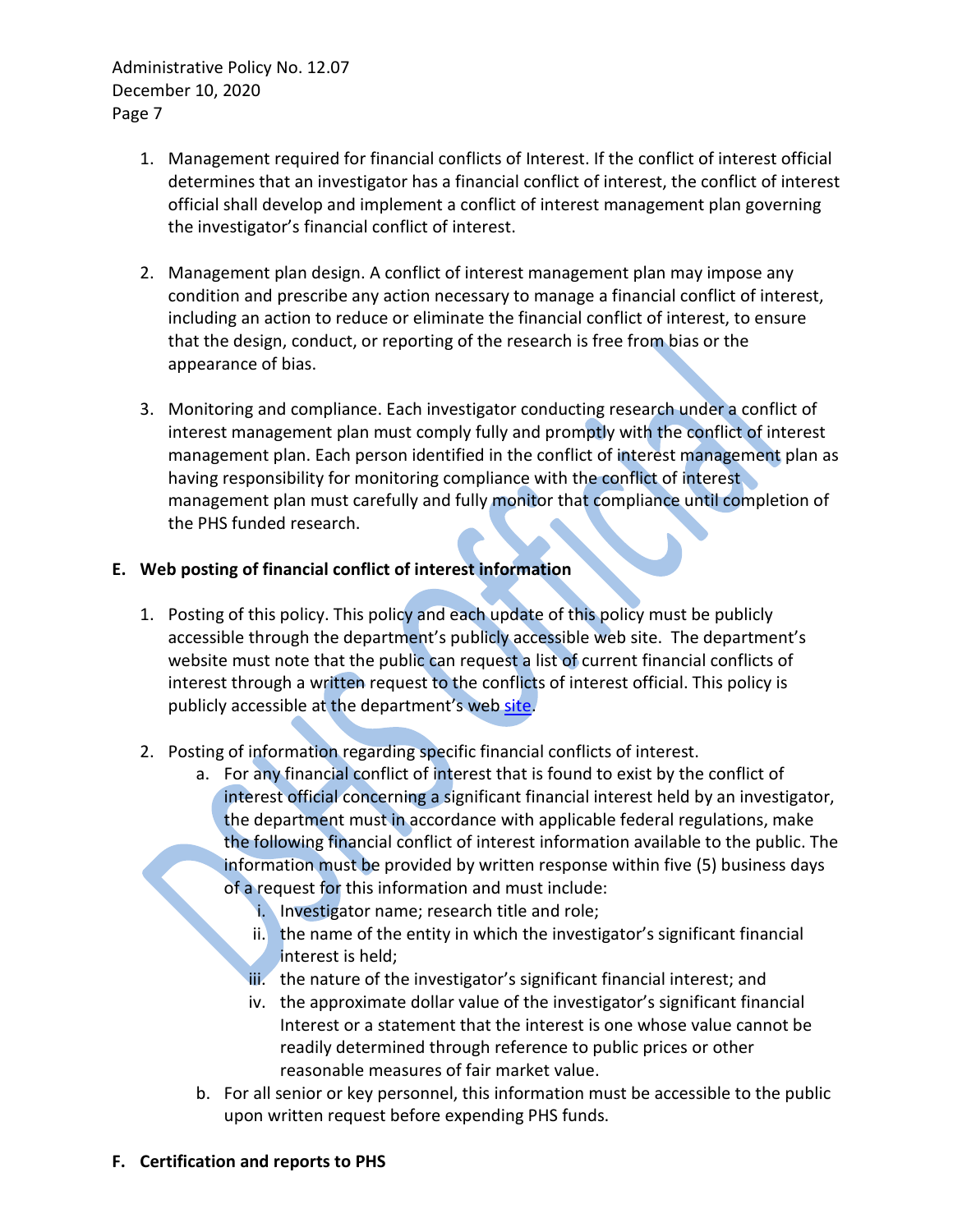- 1. Certification required. Federal regulations require that each department application for funding to the PHS for research to which this policy applies include specific certifications with regard to this policy and financial conflicts of Interest. These required certifications are found at 42 CFR 50, subpart F, section  $50.604(k)(1)-(4)$  and 45 CFR 94, Section 94.4(k)(1)-(4). The department may not apply for PHS funding without providing these certifications. These federal regulations may be accessed [here.](https://www.dshs.wa.gov/ffa/human-research-review-section/laws-regulations)
- 2. Financial conflict of interest report. Before the expenditure of any PHS funds for research to which this policy applies, the conflict of interest official will make the financial conflict of interest report to the PHS awarding component in compliance with 42 CFR Part 50, subpart F, and 45 CFR Part 94. Financial conflict of interest reporting information is found [here.](http://grants.nih.gov/grants/policy/coi/index.htm)

### **G. Enforcement**

- 1. An investigator's compliance with this policy and the disclosure of significant financial interests is a condition of the Investigator's participation as an investigator in PHS funded research.
- 2. Subrecipients' compliance with this this policy and the disclosure of significant financial interests is a condition of the subrecipients' participation in or funding through department research funded by the PHS.
- 3. Federal enforcement
	- a. The department is required to notify the PHS of any failure by an investigator or subrecipient to comply with this policy or a conflicts of interest management plan.
	- b. The department is required to notify the public health service of any instance where a financial conflict of interest appears to have biased the design, conduct, or reporting of PHS funded research.
	- c. The PHS awarding component may take enforcement action or require the department to take action appropriate to maintaining objectivity in research.

# **H. Administration of conflicts policies – records**

- 1. Oversight and authority. The conflicts of interest official is responsible for overseeing implementation of this policy and may provide additional procedures and supplementary forms, as appropriate, consistent with this policy and applicable regulations.
- 2. Records
	- a. Department records regarding the disclosures of significant financial interests and the management of conflict of interests, the conflict of interest official's